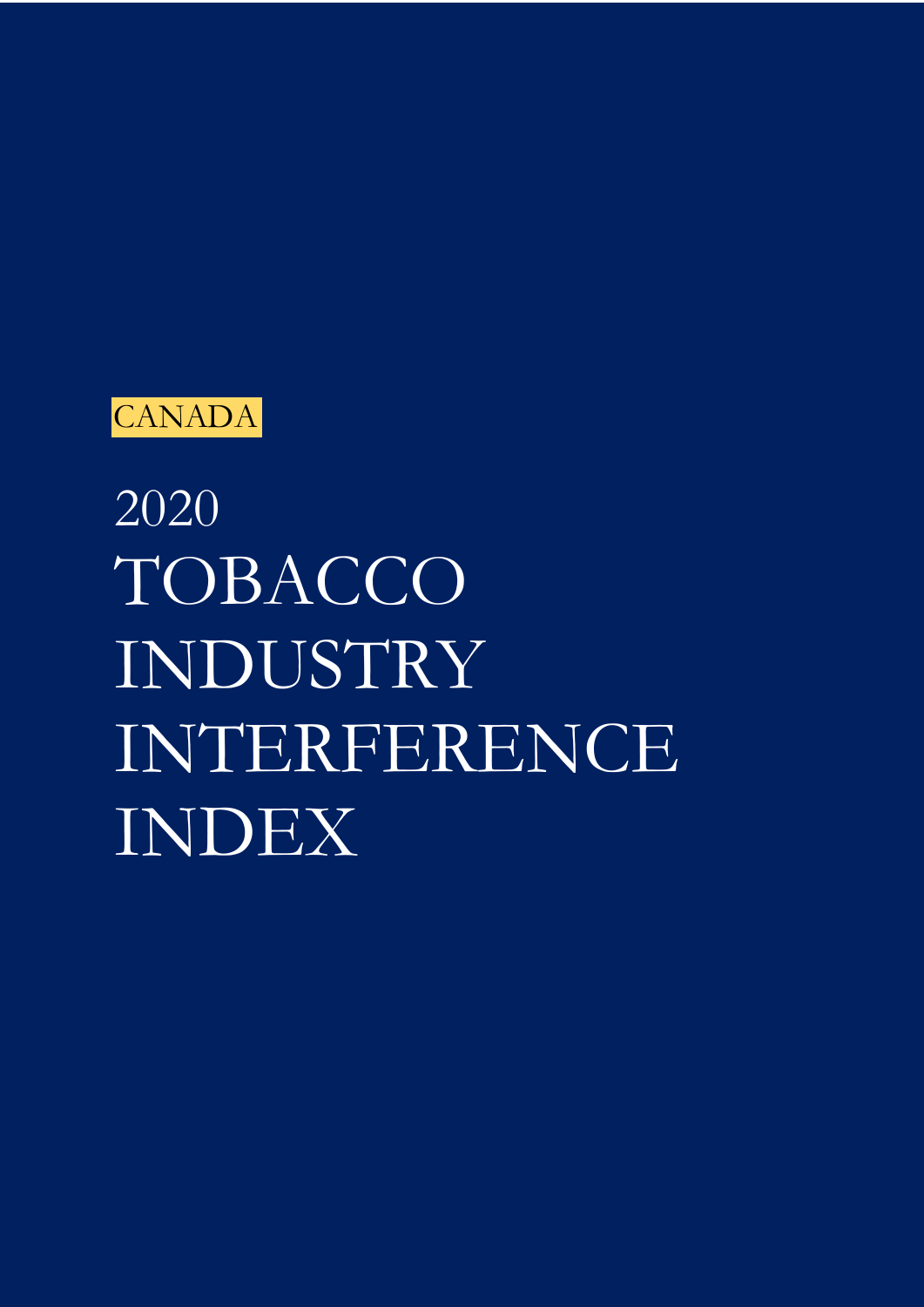# **Background and Introduction**

The cigarette market share in Canada is dominated by 3 main transnational tobacco companies: BAT's subsidiary Imperial Tobacco Canada, PMI's subsidiary - Rothmans, Benson & Hedges Inc. (RBH) and Japan Tobacco's subsidiary JTI-Macdonald Corp. The Canadian subsidiaries are wholly owned by their multinational parent companies. Figure 1 provides the cigarette market share of the companies.





#### **NOTE**

Methodology of this report is based on the Tobacco Industry Interference Index initiated by the South-East Asia Tobacco Control Alliance (SEATCA) and the 20 questions are based on Article 5.3 recommendations. A scoring system  $(0 - 5)$  is used where the higher score indicates the stronger tobacco industry interference.<sup>1</sup>

This report was prepared by ASH Canada.

<sup>1</sup> Assunta, M. Dorotheo, E. U. SEATCA Tobacco Industry Interference Index: a tool for measuring implementation of WHO Framework Convention on Tobacco Control Article 5.3. April 2015 http://tobaccocontrol.bmj.com/content/early/2015/04/23/tobaccocontrol-2014-051934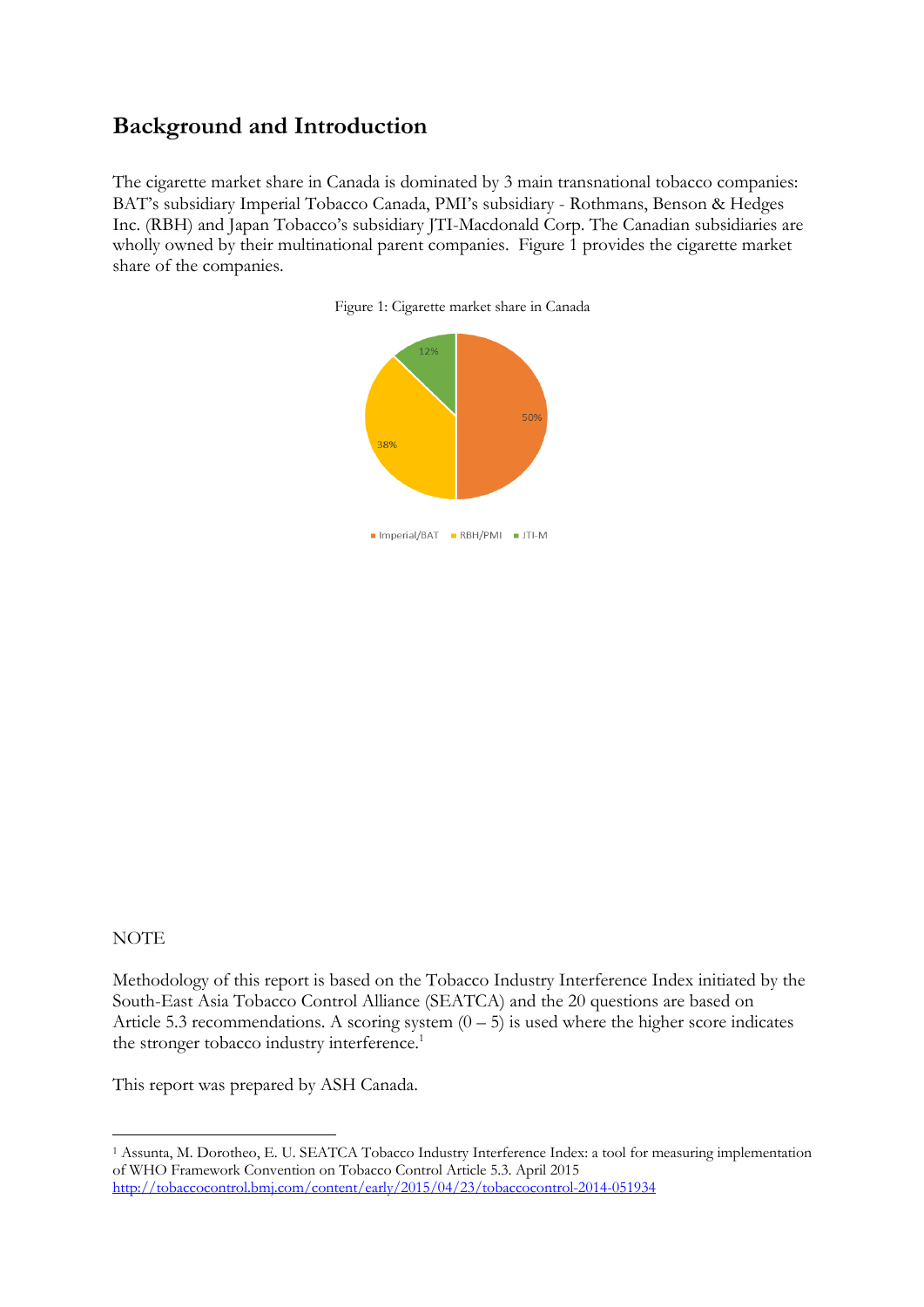# **Summary of Findings**

There are no significant changes in the 2020 report.

### 1. **INDUSTRY PARTICIPATION IN POLICY DEVELOPMENT**

No restrictions. In its policy consultations, the Federal Department of Health regularly invites policy proposals from all parties including the tobacco industry. The Ministry has accepted industry recommendations for delayed implementation of regulations on repeated occasions.

However, Health Canada reports that it not using policies or legislation drafted by or in consultation with the tobacco industry, although there may be some specific amendments that arise as part of a public consultation process.

The Canadian government does not include any representative of the tobacco industry in its delegation to the COP or its other related meetings.

### 2. **INDUSTRY CSR ACTIVITIES**

Some government agencies continue to identify partnerships with the tobacco industry and acceptance of funding. There are no prohibitions in place to prevent such violations.

#### 3. **BENEFITS TO THE INDUSTRY**

The government of Canada continues to give special privileges to tobacco companies despite maintaining a relatively robust tobacco control strategy. The government continues to grant delays on tobacco policy implementation at the request of tobacco companies.

It is not uncommon for Canadian governments to postpone the implementation of tobacco control laws when under pressure from the tobacco industry or its allies. While most plain packaging requirements have been implemented, new slide-and-shell packaging has been delayed until October 2021 under pressure from the tobacco industry.

#### 4. **UNNECESSARY INTERACTION**

Limitations on interactions with tobacco companies only extend to the Federal Department of Health staff and officials. There is no such limitation on interactions with the Public Health Agency of Canada or any other government department, agency, board or institution.

The government reports that *"generally in Canada the primary channels of communication between governments and the tobacco industry are limited to technical discussions in regard to both health and taxrelated regulations and (ii) litigation related responses."* Without stronger disclosure and reporting requirements for other federal government departments and other levels of government, it is not possible to conclude that this is generally the case.

Tobacco lobbyists report numerous and ongoing meetings with government officials in various government departments and agencies in the *Federal Lobbyist Registry.*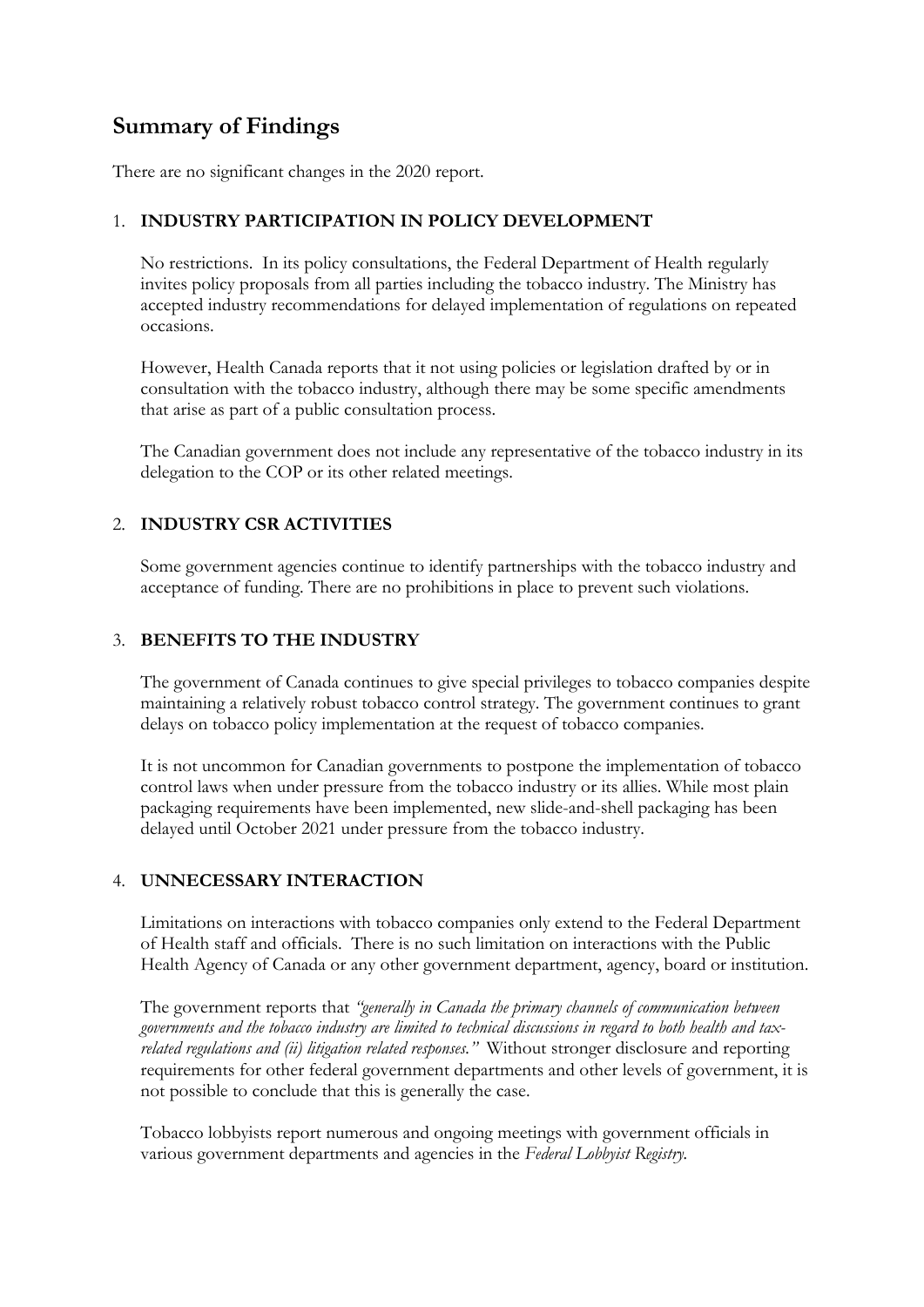#### 5. **TRANSPARENCY**

The Federal Department of Health is now disclosing the details of meetings with tobacco companies but this does not apply to other government departments or entities. However the Federal lobbyist register records the interactions but not with the same level of detail as the department of health.

#### 6. **CONFLICT OF INTEREST**

The government continues to invest in tobacco companies through the Canada Pension Plan even though subnational governments are suing the same companies to recover health care costs resulting from industry negligence and deception.

#### 7. **PREVENTIVE MEASURES**

The Federal Department of Health recently launched a website that discloses the attendees and minutes of meetings with the tobacco industry. However, this disclosure is limited only to meetings with the Federal Department of Health and no other government Ministries or agencies. As of May 2020 no tobacco industry meetings have been reported since August 2018.

The Tobacco Reporting Regulations require disclosure of some, but not all, tobacco industry activities.

There is no code of conduct for interactions with tobacco companies**.**

## **Recommendations**

Although Health Canada limits its interactions with the tobacco industry and publicly reports these interactions, these controls do not extend to other federal government departments or agencies or to subnational governments. The tobacco industry continues to actively participate in Federal policy development through various means.

The Federal government needs to extend Health Canada's restrictions on tobacco industry lobbying to all government departments and agencies in order to fully comply with Article 5.3. These restrictions also need to be extended to subnational (provincial) governments. Only one provincial government (Alberta) has taken concrete steps to comply with Article 5.3.

Canada maintains a robust Federal lobbyist registry that allows for the tracking of tobacco industry lobbying activities although there are no restrictions placed on tobacco lobbyists that exceed the general requirements of the *Lobbyist Registration Act*. Additional restrictions on tobacco lobbyists are needed in order to fully comply with Article 5.3.

The tobacco industry continues to obtain significant implementation delays on key regulatory measures including plain packaging (2019) and the menthol flavour ban (2017).

The tobacco industry continues to partner with a number of Federal government departments and agencies on a variety of initiatives that are beneficial to the industry.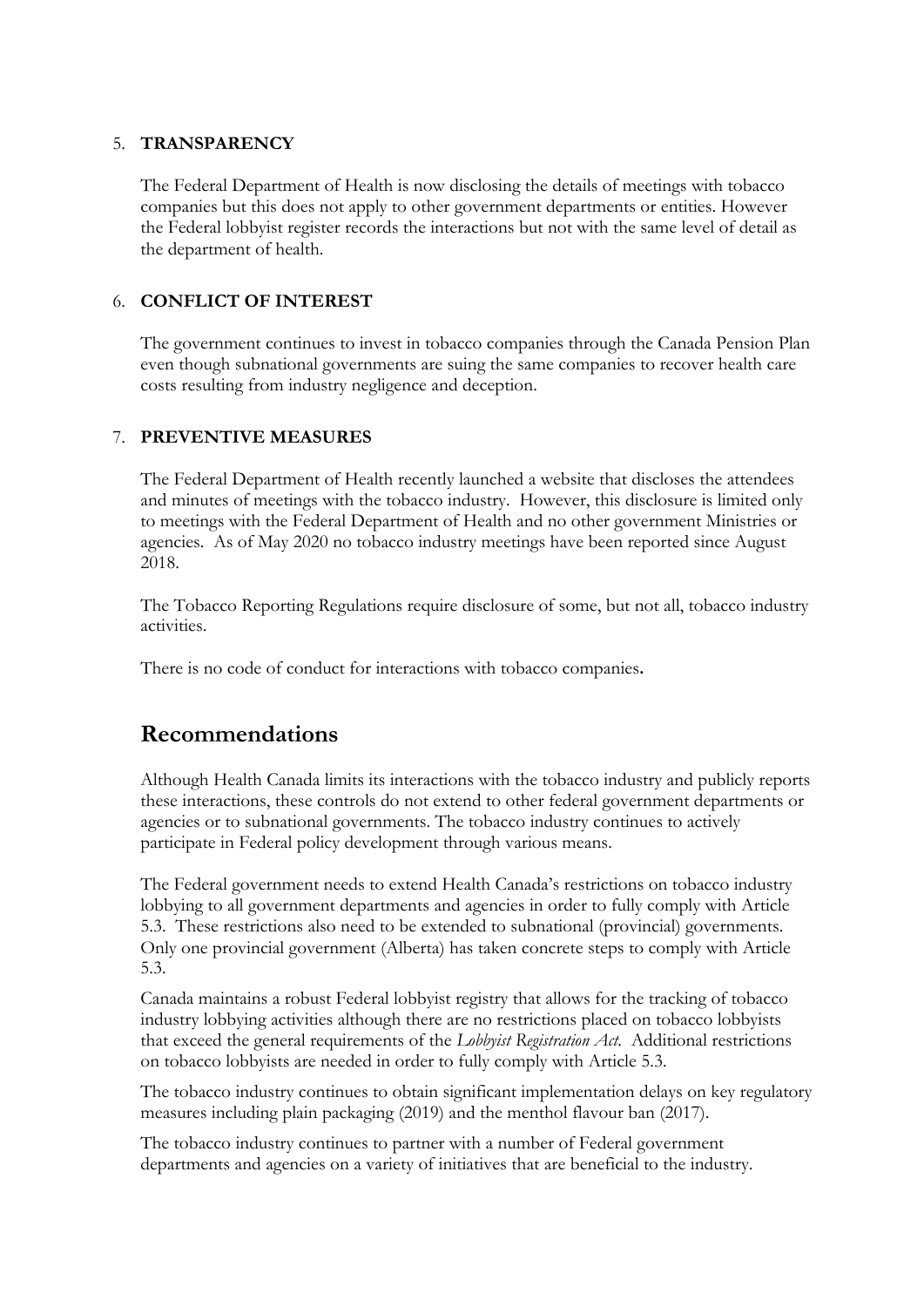The Federal government continues to invest in tobacco industry holdings through the Canada Pension Fund.

Specific recommendations for the Government of Canada:

- 1. Launch a government-wide initiative to fully implement Article 5.3 across all Federal departments and agencies with robust policies, instruments, monitoring and public reporting.
- 2. Assist subnational governments with the full implementation of Article 5.3.
- 3. Provide funding for independent monitoring of and reporting on industry actions and government adherence to Article 5.3.
- 4. Prohibit all Federal government partnerships and collaborations with the tobacco industry.
- 5. Divest tobacco industry holdings from the Canada Pension Fund and all Federal government investment vehicles.

# **Results and Findings**

| <b>INDICATOR 1: Level of Industry Participation in Policy-Development</b>                                                                                                                                                                                                                                                                                                                                                                                                                                                                                                                           |  |                |  |  |
|-----------------------------------------------------------------------------------------------------------------------------------------------------------------------------------------------------------------------------------------------------------------------------------------------------------------------------------------------------------------------------------------------------------------------------------------------------------------------------------------------------------------------------------------------------------------------------------------------------|--|----------------|--|--|
| 1. The government <sup>2</sup> accepts, supports or endorses any offer for<br>assistance by or in collaboration with the tobacco industry <sup>3</sup> in setting<br>or implementing public health policies in relation to tobacco control <sup>4</sup><br>(Rec 3.1)                                                                                                                                                                                                                                                                                                                                |  | $\overline{2}$ |  |  |
| The Federal Department of Health has a policy of "not partnering with the tobacco industry on<br>tobacco control programming," but similar policies with respect to partnering with the industry on<br>health issues or partnering by other government departments are not in place.                                                                                                                                                                                                                                                                                                                |  |                |  |  |
| The Federal Lobbyist Registry reveals that the tobacco industry is currently engaging with<br>$\bullet$<br>at least 20 departments and agencies including Health Canada, the Public Health<br>Agency of Canada, the Canada Revenue Agency, Finance Canada, the Treasury Board,<br>the House of Commons, the Senate of Canada, the Prime Minister's Office, the Privy<br>Council, the Royal Canadian Mounted Police, and Justice Canada on matters<br>pertaining to Constitutional Issues, Health, Intellectual Property, Justice and Law<br>Enforcement, Small Business, Taxation and Finance, etc. |  |                |  |  |

2. The government accepts, supports or endorses policies or legislation The government accepts, supports or endorses <u>poncies or legislation</u>  $\frac{1}{\tan \theta}$   $\left| \frac{1}{\tan \theta} \right|$  **1** 

<sup>&</sup>lt;sup>2</sup> The term "government" refers to any public official whether or not acting within the scope of authority as long as cloaked with such authority or holding out to another as having such authority

<sup>&</sup>lt;sup>3</sup> The term, "tobacco industry' includes those representing its interests or working to further its interests, including the State-owned tobacco industry.

<sup>4</sup> "Offer of assistance" may include draft legislation, technical input, recommendations, oversees study tour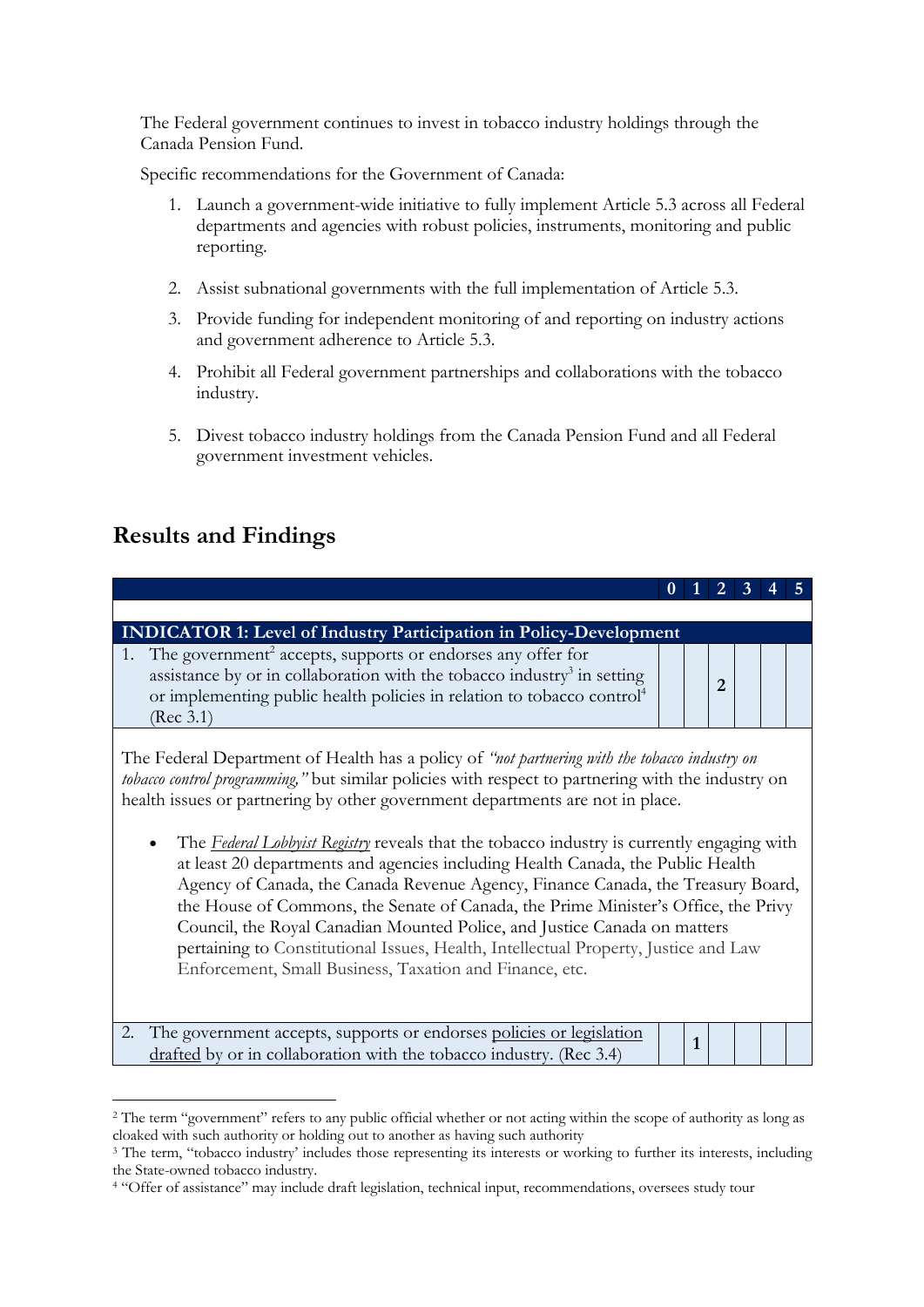No restrictions. In its policy consultations, the Federal Department of Health regularly invites policy proposals from all parties including the tobacco industry. The Ministry has accepted industry recommendations for delayed implementation of regulations on repeated occasions.

**0 1 2 3 4 5**

**3**

However, Health Canada reports that it not using policies or legislation drafted by on in consultation with the tobacco industry, though there may be some specific amendments that arise as part of a public consultation process.

3. The government allows/invites the tobacco industry to sit in government interagency/ multi-sectoral committee/ advisory group body that sets public health policy. (Rec 4.8) **1**

There are no known infractions of this recommendation. There are no known prohibitions in place to prevent these infractions.

| 4. The government nominates or allows representatives from the        |  |  |  |
|-----------------------------------------------------------------------|--|--|--|
| tobacco industry (including State-owned) in the delegation to the     |  |  |  |
| COP or other subsidiary bodies or accepts their sponsorship for       |  |  |  |
| delegates. (i.e. COP 4 & 5, INB 4 5, WG) <sup>5</sup> (Rec 4.9 & 8.3) |  |  |  |

There are no known infractions of this recommendation.

#### **INDICATOR 2: Industry CSR activities**

5. A. The government agencies or its officials endorses, supports, forms partnerships with or participates in so-called CSR activities organized by the tobacco industry. (Rec 6.2)

B. The government (its agencies and officials) receives contributions $<sup>6</sup>$ </sup> (monetary or otherwise) from the tobacco industry (including socalled CSR contributions). (Rec 6.4)

In its reports to the FCTC Secretariat since 2010, Canada said it had "adopted administrative measures" which included Health Canada's "policy of not partnering with the tobacco industry on tobacco control programming."

However, no mention was made of policies of other departments or of whether there were other issues on whether a partnership with the industry would be acceptable to government.

Some government agencies continue to identify partnerships with the tobacco industry and acceptance of funding. There are no prohibitions in place to prevent these violations.

Here are examples of such partnerships:

<sup>5</sup> Please annex a list since 2009 so that the respondent can quantify the frequency, http://www.who.int/fctc/cop/en/

<sup>&</sup>lt;sup>6</sup> political, social financial, educations, community, technical expertise or training to counter smuggling or any other forms of contributions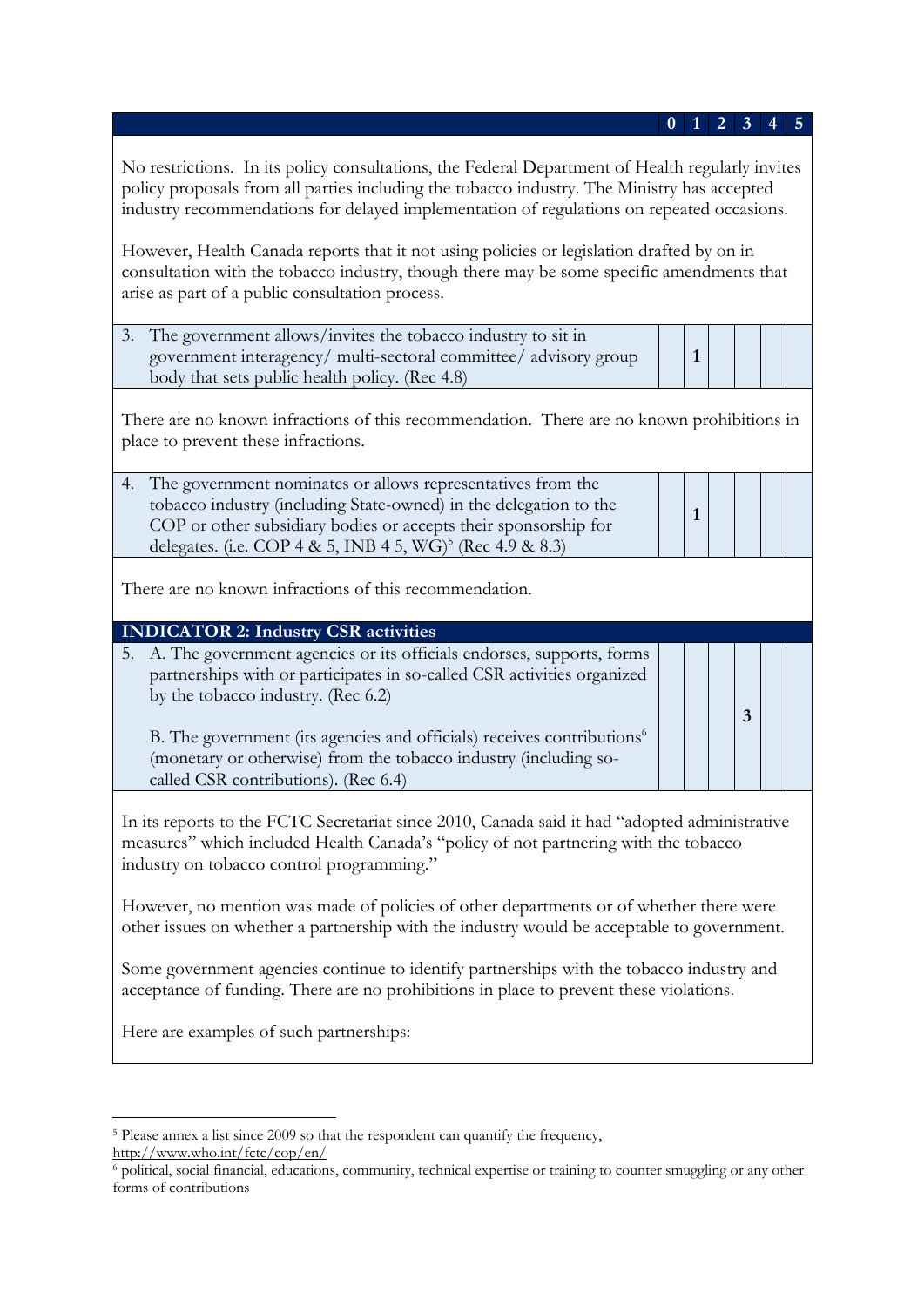| $\mathbf{3}$<br>2                                                                                                                                                                                                                                                                                                                                                                                                                                                                                                                                                      |
|------------------------------------------------------------------------------------------------------------------------------------------------------------------------------------------------------------------------------------------------------------------------------------------------------------------------------------------------------------------------------------------------------------------------------------------------------------------------------------------------------------------------------------------------------------------------|
| The National Sciences and Engineering Research Council of Canada identifies                                                                                                                                                                                                                                                                                                                                                                                                                                                                                            |
| Imperial Tobacco among its NSERC project partners. <sup>1</sup>                                                                                                                                                                                                                                                                                                                                                                                                                                                                                                        |
| The National (Art) Gallery lists Imperial Tobacco among its Founding Partners. <sup>2</sup>                                                                                                                                                                                                                                                                                                                                                                                                                                                                            |
| 1. Natural Sciences and Engineering Research Council of Canada. Partner List.                                                                                                                                                                                                                                                                                                                                                                                                                                                                                          |
| Accessed May 20, 2020.                                                                                                                                                                                                                                                                                                                                                                                                                                                                                                                                                 |
| 2. National Gallery of Canada. Website: Founding Partners. Accessed May 20, 2020                                                                                                                                                                                                                                                                                                                                                                                                                                                                                       |
| <b>INDICATOR 3: Benefits to the Tobacco Industry</b>                                                                                                                                                                                                                                                                                                                                                                                                                                                                                                                   |
| The government accommodates requests from the tobacco industry<br>6.                                                                                                                                                                                                                                                                                                                                                                                                                                                                                                   |
| for a longer time frame for implementation or postponement of                                                                                                                                                                                                                                                                                                                                                                                                                                                                                                          |
| $\overline{\mathbf{4}}$<br>tobacco control law. (e.g. 180 days is common for PHW, Tax                                                                                                                                                                                                                                                                                                                                                                                                                                                                                  |
| increase can be implemented within 1 month) (Rec 7.1)                                                                                                                                                                                                                                                                                                                                                                                                                                                                                                                  |
|                                                                                                                                                                                                                                                                                                                                                                                                                                                                                                                                                                        |
| It is not uncommon for Canadian governments to postpone the implementation of tobacco<br>control laws when under pressure from the tobacco industry or its allies.                                                                                                                                                                                                                                                                                                                                                                                                     |
| Recently, the implementation of slide-and-shell packaging was postponed for two years<br>following the implementation of standardized packaging on tobacco products. Slide-and-shell<br>packaging was vigorously opposed by the tobacco industry in favour of flip-top packaging that<br>dissect the health warnings when opened. However, most plain packaging requirements other<br>than the slide and shell format were implemented in October 2019. The slide-and-shell<br>packaging has been delayed until October 2021 under pressure from the tobacco industry. |
| 7. The government gives privileges, incentives, exemptions or benefits                                                                                                                                                                                                                                                                                                                                                                                                                                                                                                 |
| $\overline{\mathbf{3}}$<br>to the tobacco industry (Rec 7.3)                                                                                                                                                                                                                                                                                                                                                                                                                                                                                                           |
| A general Federal tax exemption is provided for advertising and promotion expenses for<br>Canadian businesses and this exemption also applies to tobacco industry advertising and<br>promotion.<br>A federal tobacco farming transition program was established in 2006 to help farmers switch<br>to other crops but the program did not significantly impact domestic tobacco production.                                                                                                                                                                             |
| The Alberta government has divested tobacco industry stocks from all holdings and portfolios<br>including pension funds. However, the Canada Pension Fund continues to invest in tobacco<br>company equities.                                                                                                                                                                                                                                                                                                                                                          |
| British American Tobacco's Canadian subsidiary, Imperial Tobacco Canada (ITCAN) has<br>obtained an Initial Order from the Ontario Superior Court of Justice granting it protection<br>under the Companies' Creditors Arrangement Act (CCAA). This has the effect of staying all<br>current tobacco litigation in Canada against ITCAN and other Group companies. <sup>7</sup>                                                                                                                                                                                          |
| Philip Morris International's Canadian subsidiary, Rothmans, Benson & Hedges (RBH) has<br>obtained an initial order from the Ontario Superior Court of Justice granting it protection<br>under the Companies' Creditors Arrangement Act (CCAA). <sup>8</sup>                                                                                                                                                                                                                                                                                                           |
|                                                                                                                                                                                                                                                                                                                                                                                                                                                                                                                                                                        |

<sup>7</sup> https://tobaccoreporter.com/2019/03/13/seeking-a-grand-settlement/

<sup>8</sup> https://tobaccoreporter.com/2019/03/25/creditor-protection-granted-2/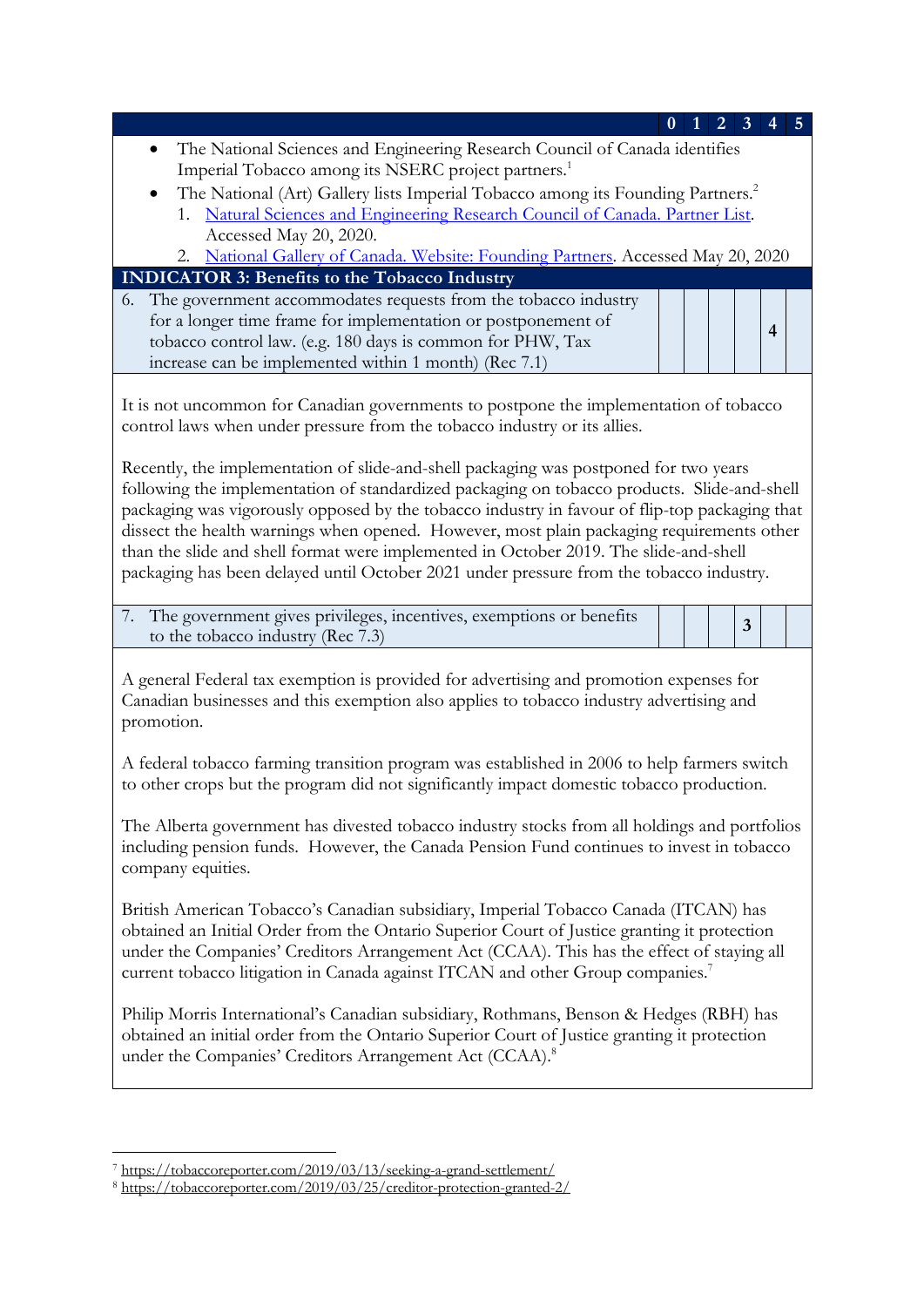| International travellers are allowed to bring 200 <i>cigarettes</i> , 50 cigars, and 200 grams (7 ounces)<br>of manufactured tobacco into Canada for trips of 48 hours or greater.                                                                                                              |          |  |   |   |
|-------------------------------------------------------------------------------------------------------------------------------------------------------------------------------------------------------------------------------------------------------------------------------------------------|----------|--|---|---|
|                                                                                                                                                                                                                                                                                                 |          |  |   |   |
| <b>INDICATOR 4: Forms of Unnecessary Interaction</b><br>Top level government officials (such as President/ Prime Minister or<br>8.                                                                                                                                                              |          |  |   |   |
| Minister <sup>9</sup> ) meet with/ foster relations with the tobacco companies<br>such as attending social functions and other events sponsored or<br>organized by the tobacco companies or those furthering its interests.<br>(Rec 2.1)                                                        |          |  | 3 |   |
| Limitations on interactions with tobacco companies only extend to the Federal Department of<br>Health staff and officials. There is no such limitation on interactions with the Public Health<br>Agency of Canada or any other government department, agency, board or institution.             |          |  |   |   |
| The government reports that "generally in Canada the primary channels of communication between<br>governments and the tobacco industry are limited to technical discussions in regard to both health and tax-<br>related regulations and (ii) litigation related responses."                    |          |  |   |   |
| Without stronger disclosure and reporting requirements for other federal government<br>departments and other levels of government, it is not possible to conclude that this is generally<br>the case.                                                                                           |          |  |   |   |
| Tobacco lobbyists report numerous and ongoing meetings with government officials in the<br>Federal Lobbyist Registry.                                                                                                                                                                           |          |  |   |   |
| The government accepts assistance/ offers of assistance from the<br>9.<br>tobacco industry on enforcement such as conducting raids on<br>tobacco smuggling or enforcing smoke free policies or no sales to<br>minors. (including monetary contribution for these activities) (Rec.<br>(4.3)     | $\bf{0}$ |  |   |   |
| No recorded evidence on this issue.                                                                                                                                                                                                                                                             |          |  |   |   |
| 10. The government accepts, supports, endorses, or enters into<br>partnerships or agreements with the tobacco industry. (Rec 3.1)<br>NOTE: This must not involve CSR, enforcement activity, or tobacco control<br>policy development since these are already covered in the previous questions. |          |  |   | 5 |
| The Federal Department of Health has a policy of "not partnering with the tobacco industry                                                                                                                                                                                                      |          |  |   |   |

on tobacco control programming. However, similar policies with respect to partnering with the industry on other health issues or partnering by other government departments, agencies and institutions are not in place.

Revenue Canada entered into long-term agreements with each of the tobacco companies as part of a court-enforceable settlement over tax losses resulting from industry-fueled contraband. These agreements give the companies "an active role in developing solutions that see all tobacco manufacturers and retailers competing fairly under the laws and regulations established by the Governments."1

<sup>9</sup> Includes immediate members of the families of the high-level officials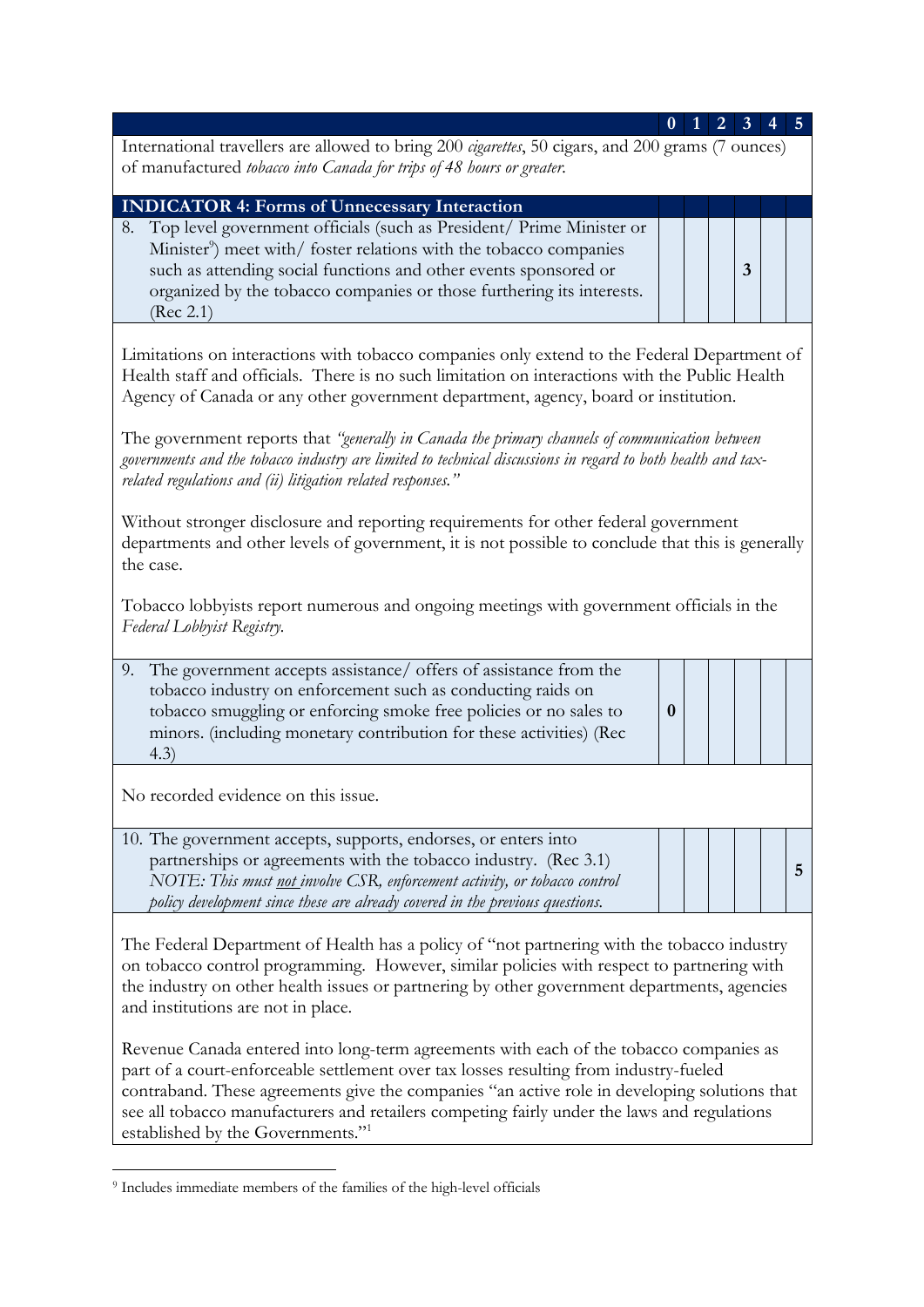#### **0 1 2 3 4 5**

**2**

The Canada Border Services Agency has signed a partnership agreement with Imperial Tobacco Canada Ltd. as part of its "partners in protection" program, although the details of the agreement have not been disclosed.<sup>2</sup>

1. Agreement between JTI-Macdonald Corp and Her Majesty the Queen in Right of Canada. April 13, 2010. Agreement between Imperial Tobacco Canada Ltd and Her Majesty the Queen in Right of Canada, July 31, 2008. Agreement between Rothmans, Benson and Hedges and Her Majesty the Queen in Right of Canada, July 31, 2008.

#### **INDICATOR 5: Transparency**

11. The government does not publicly disclose meetings/ interactions with the tobacco industry in cases where such interactions are strictly necessary for regulation. (Rec 2.2)

Restrictions on meetings/interactions with the tobacco industry are limited only to the Federal Department of Health and do not apply to any other ministry, agency or institution including Finance, Trade, Agriculture and Economic Development or the House of Commons.

The Federal Department of Health launched a new website in 2019 that contains details of previous meetings with tobacco and vaping representatives. However, the latest entry in the website is dated August 2018 (as of May 3, 2020).<sup>10</sup>

Here is an example of disclosure of meeting: Health Canada and Imperial Tobacco meeting providing date, subject matter, attendees and outcome: Proposed regulatory requirements for vaping products.<sup>11</sup>

The meetings that are currently listed on the site are limited to the last calendar year (2018). There does not seem to be a requirement for the reports to be updated within a specific time frame (e.g. within 30 days of meeting).

The Federal Department of Health has proposed new regulations to "improve the information collected by Health Canada from manufacturers and importers of tobacco products and to require that the Minister disclose certain information to the public". However, no regulations have been approved to date.<sup>12</sup>

Canadian tobacco companies recently initiated "settlement" discussions with the provincial governments following a \$15 billion judgement in favour of Quebec smokers who filed a class action against the tobacco companies in 1998. All federal, provincial and territorial lawsuits have been suspended against the tobacco industry under creditor protection provisions of the Companies' Creditors Arrangement Act. Canada's major tobacco companies applied for and received creditor protection following the ruling on the Quebec class action lawsuit in March

<sup>10</sup> https://www.canada.ca/en/health-canada/services/health-concerns/tobacco/meeting-summaries-tobacco-vapingindustry.html

<sup>11</sup> https://www.canada.ca/en/health-canada/services/health-concerns/tobacco/meeting-summaries-tobacco-vapingindustry/january-30-2018.html

<sup>12</sup> https://www.canada.ca/en/health-canada/corporate/about-health-canada/legislation-guidelines/acts-regulations/forwardregulatory-plan/plan/ammendments-tobacco-reporting-regulations-bill-s-5.html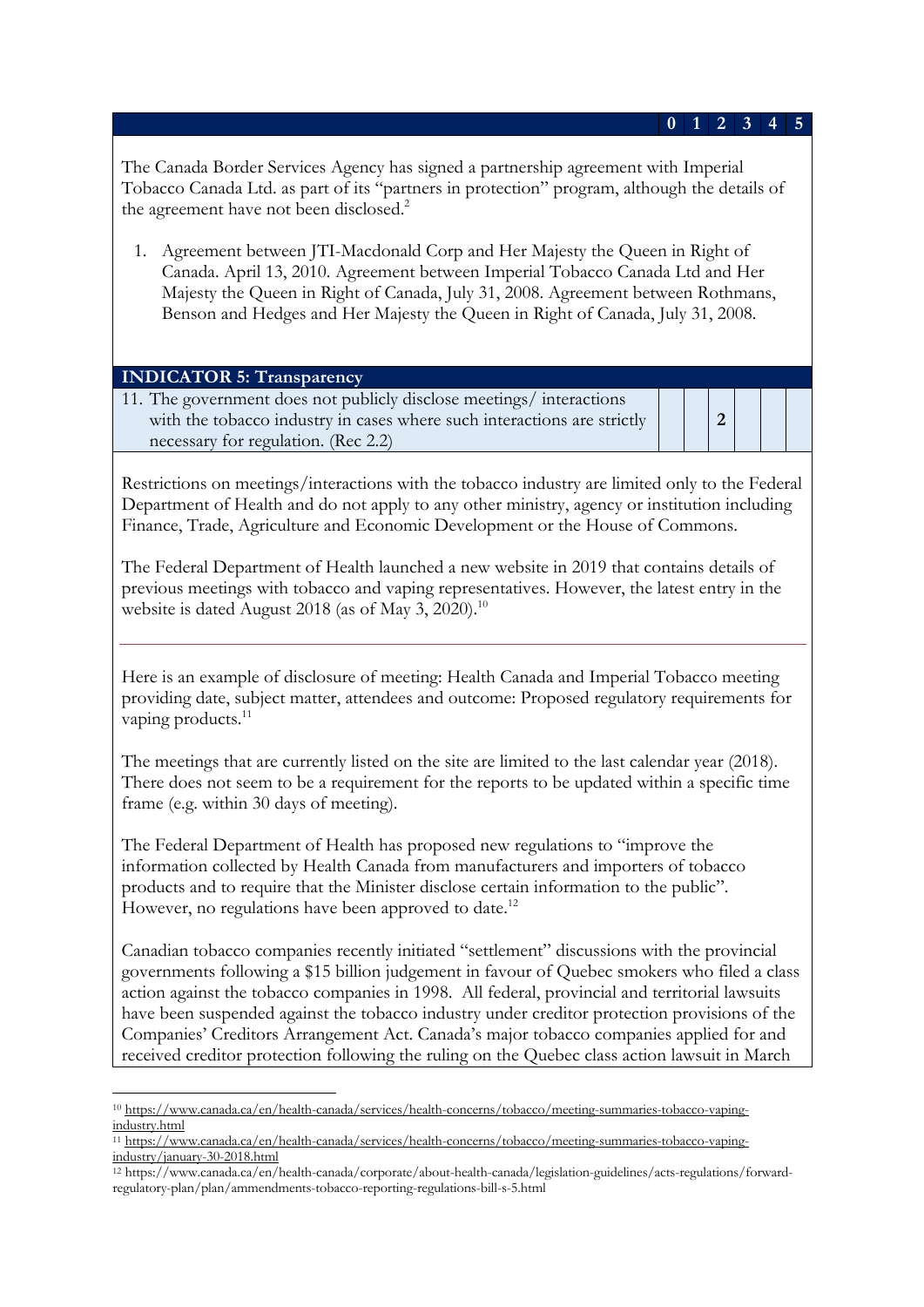2019. Health groups are urging the provincial governments to exercise transparency in their discussions with the industry. Health Canada could facilitate a transparency process that is consistent with Article 5.3.

**0 1 2 3 4 5**

**1**

**UPDATE**: Quebec's Court of Appeal has upheld a Quebec Superior Court ruling that awarded CDN\$15 billion in damages to 100,000 smokers as part of two class-action lawsuits against tobacco companies, according to a CBC – Canadian Broadcasting Corporation.<sup>13</sup> The tobacco companies involved have obtained temporary court-ordered protection from this lawsuit and all others under the Companies' Creditors Arrangement Act (CCAA).

| 12. The government requires rules for the disclosure or registration of |  |  |  |
|-------------------------------------------------------------------------|--|--|--|
| tobacco industry entities, affiliated organizations, and individuals    |  |  |  |
| acting on their behalf including lobbyists (Rec 5.3)                    |  |  |  |

The *Lobbyist Registration Act* requires all tobacco company lobbyists to register including consulting lobbyists. However, there are no special restrictions on these lobbying activities other than the general restrictions contained within the Act. Tobacco-industry sponsored or affiliated organizations are not required to report their funding sources or commercial alliances.

No measures have been adopted in Canada to formally or informally impose a different style of interaction between government (legislative, executive or judiciary) and the tobacco industry than exists with any other citizen or business.

The *Lobbyist Registration Act* requires some disclosure of financing (regarding receipt of government funding), but does not require lobbyists to declare whether they have received funding from tobacco companies. Since the FCTC came into force, there have been at least four opportunities to include such a provision when amendments to this Act were before Parliament.

### **INDICATOR 6: Conflict of Interest**

13. The government does not prohibit contributions from the tobacco industry or any entity working to further its interests to political parties, candidates, or campaigns or to require full disclosure of such contributions. (Rec 4.11)

In its reports to the Secretariat since 2010, Canada identifies only one measure in place which conforms to these recommendations: The banning of donations to political campaigns for electoral purposes. This prohibition applies to all corporations, trade unions and nongovernmental organizations, not just to tobacco companies.

There are several other measures which were not identified in these reports that are in place to reduce conflicts of interest between government and any commercial interest. These include the federal *Conflict of Interest Act*, Treasury Board policies on Conflict of Interest and Post-Employment, and the Departmental Code of Conduct which significantly limits the acceptance of gifts, hospitality or any benefits. These are intended to apply a high standard of protection against conflicts of interest. Although these policies were adopted or revised after

<sup>13</sup> **https://tobaccoreporter.com/2019/03/04/billion-dollar-award-upheld/**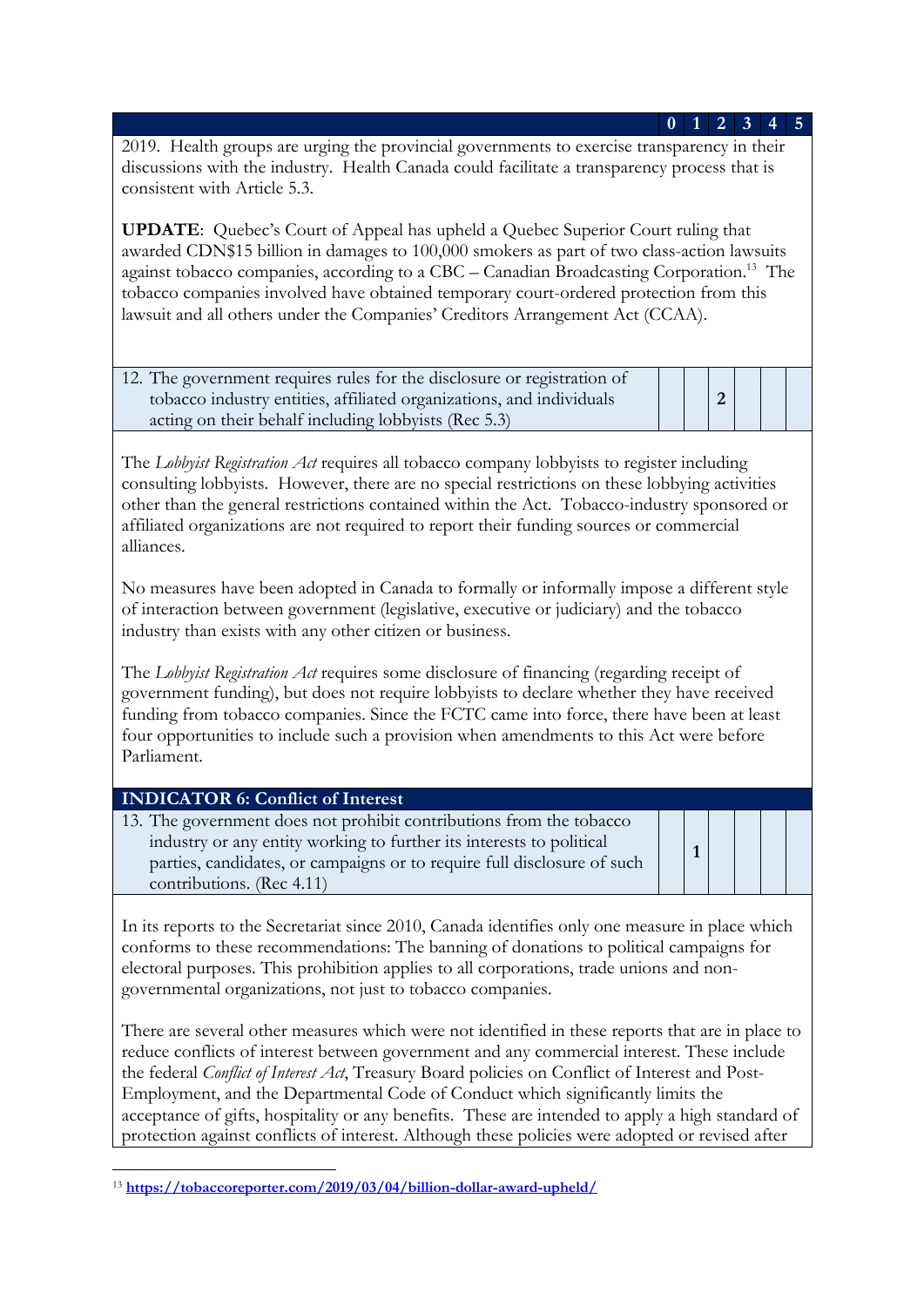|                                                                                                                                                                                                                                                                                                                                                                                                                              | 0 | 1            | 2              | $\mathbf{3}$ | 5 |
|------------------------------------------------------------------------------------------------------------------------------------------------------------------------------------------------------------------------------------------------------------------------------------------------------------------------------------------------------------------------------------------------------------------------------|---|--------------|----------------|--------------|---|
| the FCTC came into force, there is no acknowledgement of the potential benefit of having<br>even more stringent measures in place for tobacco than for any other commercial sectors.                                                                                                                                                                                                                                         |   |              |                |              |   |
| The Federal Department of Health requires participants in consultation processes to declare<br>perceived or actual conflicts of interest in making their submissions.                                                                                                                                                                                                                                                        |   |              |                |              |   |
| 14. Retired senior government officials form part of the tobacco industry<br>(former Prime Minister, Minister, Attorney General) (Rec 4.4)                                                                                                                                                                                                                                                                                   |   |              | $\overline{2}$ |              |   |
| There are no policies to guide public office holders in accepting positions with tobacco<br>companies other than those which apply to other industries.                                                                                                                                                                                                                                                                      |   |              |                |              |   |
| Prime Ministers, Senators, Cabinet Ministers, Members of Parliament, senior government<br>advisors and officials from the health ministry have moved from the tobacco industry to<br>federal government lobbying roles or vice-versa. Even after the ratification of the FCTC, a<br>tobacco control regulator was able to move sequentially from Health Canada to Imperial<br>Tobacco to the Public Health Agency of Canada. |   |              |                |              |   |
| 15. Current government officials and relatives hold positions in the<br>tobacco business including consultancy positions. (Rec 4.5, 4.8, 4.10)                                                                                                                                                                                                                                                                               |   | $\mathbf{1}$ |                |              |   |
| There are no known infractions of this provision and there are no measures which extend<br>beyond those which apply to other industries.                                                                                                                                                                                                                                                                                     |   |              |                |              |   |
| <b>INDICATOR 7: Preventive Measures</b>                                                                                                                                                                                                                                                                                                                                                                                      |   |              |                |              |   |
| 16. The government has put in place a procedure for disclosing the<br>records of the interaction (such as agenda, attendees, minutes and<br>outcome) with the tobacco industry and its representatives. (Rec 5.1)                                                                                                                                                                                                            |   |              |                | 3            |   |
| The Tobacco Reporting Regulations require disclosure of some, but not all, tobacco industry<br>activities.                                                                                                                                                                                                                                                                                                                   |   |              |                |              |   |
| The Federal Department of Health recently launched a website that discloses the attendees<br>and minutes of meetings with the tobacco industry. However, this disclosure is limited only to<br>meetings with the Federal Department of Health and no other government Ministries. No<br>tobacco industry meetings have been reported since August 2018.                                                                      |   |              |                |              |   |
| 17. The government has formulated, adopted or implemented a code of<br>conduct for public officials, prescribing the standards with which<br>they should comply in their dealings with the tobacco industry. (Rec<br>(4.2)                                                                                                                                                                                                   |   |              |                | 4            |   |
| There is no code of conduct for public officials dealing with the tobacco industry which<br>extends beyond the code for other industries.                                                                                                                                                                                                                                                                                    |   |              |                |              |   |
| There are several other measures that are in place to reduce conflicts of interest between<br>d any commongial interest. These include the foderal Centlist of Interest Ast                                                                                                                                                                                                                                                  |   |              |                |              |   |

government and any commercial interest. These include the federal *Conflict of Interest Act*, Treasury Board policies on Conflict of Interest and Post-Employment, and the Departmental Code of Conduct which significantly limits the acceptance of gifts, hospitality or any benefits.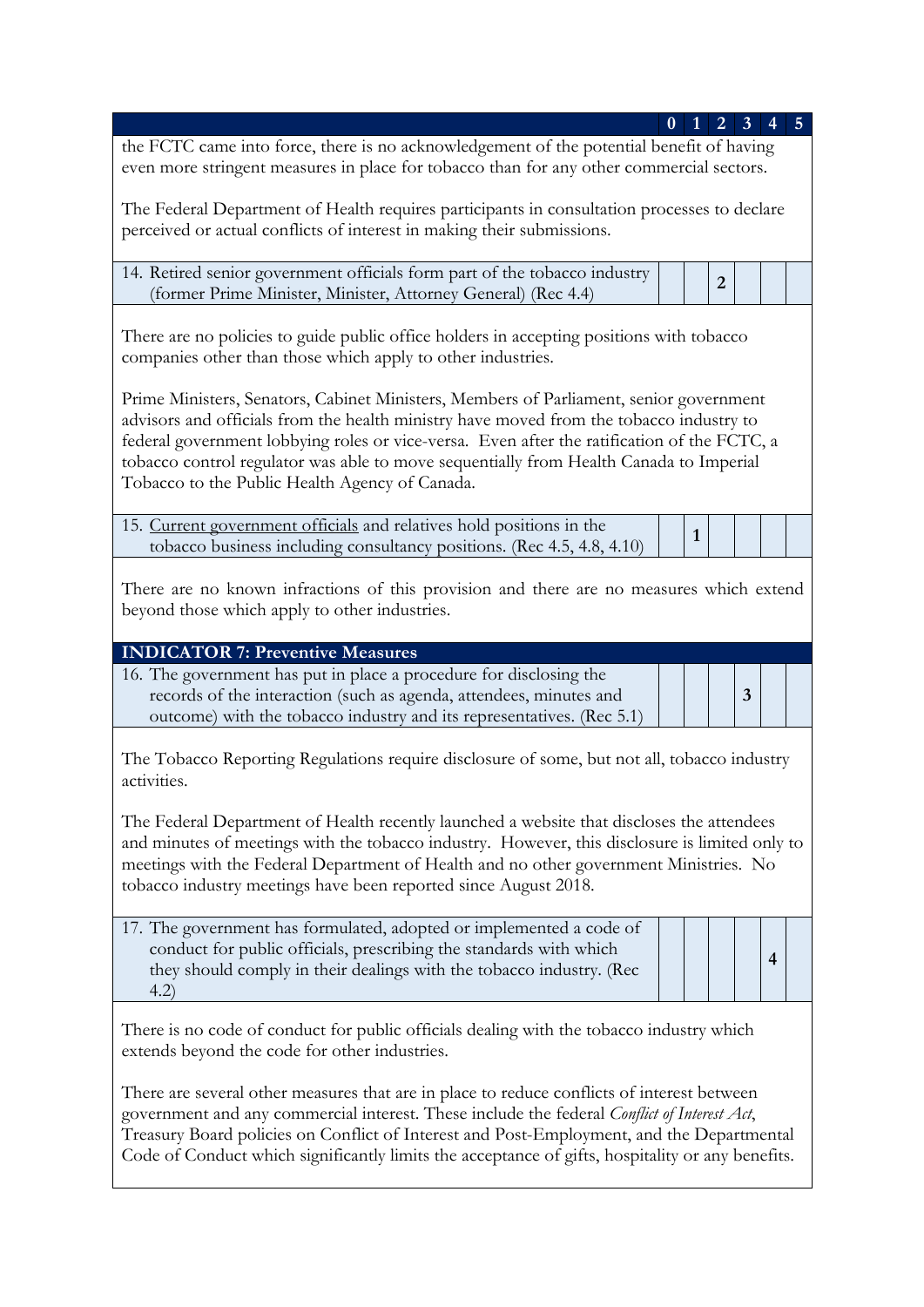## **0 1 2 3 4 5** Although these policies were adopted or revised after the FCTC came into force, there is no acknowledgement of the potential benefit of having even more stringent measures in place for tobacco than for any other commercial sectors.  $18.8$  The government requires the top government requires the top government

**3**

**4**

| TO. THE government requires the topaced muustry to periodically submit    |  |
|---------------------------------------------------------------------------|--|
| information on tobacco production, manufacture, market share,             |  |
| marketing expenditures, revenues and any other activity, including        |  |
| lobbying, philanthropy, political contributions and all other activities. |  |
| (5.2)                                                                     |  |

Through the Tobacco Reporting Regulations, the Federal Department of Health requires information on research and promotional activities, sales and sponsorship and provides some disclosure of this information. The Tobacco Reporting Regulations were amended in 2005 and in 2019. The latest changes address recommendations of the Standing Joint Committee for the Scrutiny of Regulations and update requirements to make them more relevant to the current environment and to eliminate redundant requirements.<sup>14</sup>

There are no requirements for lobbying and philanthropy which extend beyond those in place for other industries.

Information on lobbying activities and political contributions are reported as requirements of the *Lobbyist Registration Act* and the *Elections Act* with requirements for reporting and public disclosure.

| 19. The government has a program / system/ plan to consistently <sup>15</sup> raise |
|-------------------------------------------------------------------------------------|
| awareness within its departments on policies relating to FCTC Article               |
| 5.3 Guidelines. (Rec 1.1, 1.2)                                                      |

Through regulated health warning messages on many but not all tobacco products, government informs consumers and many members of the public of the addictive and harmful effects of tobacco products.

Canada has not taken steps to inform the public of the strategies and tactics taken by the industry other than through federal and provincial lawsuits initiated by government.

There are no active government efforts to raise awareness about the use of individuals, front groups and affiliated organizations. However, Health Canada has provided grants to health NGOs that has supported these efforts.

In recent public consultations, the federal Department of Health has requested that those making submissions indicate whether they receive funding from the tobacco industry.

| 20. The government has put in place a policy to disallow the acceptance<br>of all forms of contributions/ gifts from the tobacco industry<br>(monetary or otherwise) including offers of assistance, policy drafts, |
|---------------------------------------------------------------------------------------------------------------------------------------------------------------------------------------------------------------------|
|                                                                                                                                                                                                                     |

<sup>14</sup> https://www.canada.ca/en/health-canada/services/health-concerns/tobacco/legislation/federalregulations/tobacco-reporting-regulations.html

- <sup>15</sup> For purposes of this question, "consistently" means: a. Each time the FCTC is discussed, 5.3 is explained. AND
- b. Whenever the opportunity arises such when the tobacco industry intervention is discovered or reported.